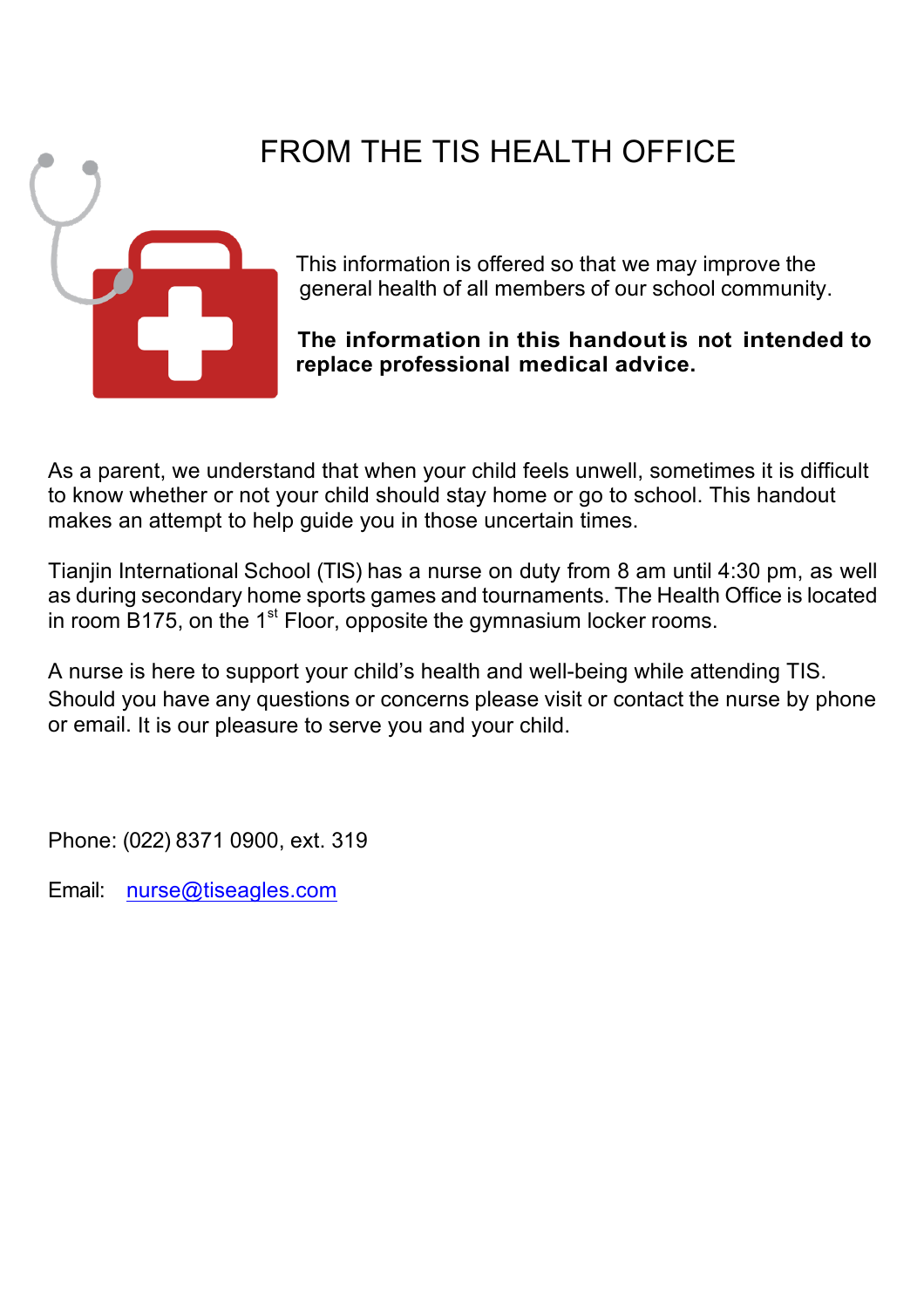# FEVER

A fever is a warning that something is not right with the body. Your child needs to stay inside, rest and drink a lot.

The best way to check for fever is with a thermometer, which every home should have. No child with a temperature at or above 37.7°C (100°F) should be sent to school.

\*During the COVID-19 pandemic, a fever is a temperature of 37.3° (99.1 °F) or greater.

When no thermometer is available, check the child's forehead with the back of your hand. If it is hot, keep the child home until the temperature can be checked with a thermometer.



Do not allow your child to return to school until he has been free of fever for 24 hours without fever reducing medication.

#### COLD • SORE THROAT • COUGH

The common cold presents the most frequent problems to parents. The child with a "mild" cold but otherwise feeling well may go to school.

A child with a "heavy" cold and a deep or hacking cough should rest at home even though he or she has no fever.

#### PAIN

If your child complains of a sore throat and has no other symptoms, he may go to school. If white spots can be seen in the back of the throat or if fever is present, keep him or her home and call your doctor.

TOOTHACHE: Contact your dentist.

EARACHE: Consult your physician. If the child has no fever, he or she is allowed to go to school.

HEADACHE: A child whose only complaint is headache may come to school unless it prevents the child from focusing in class.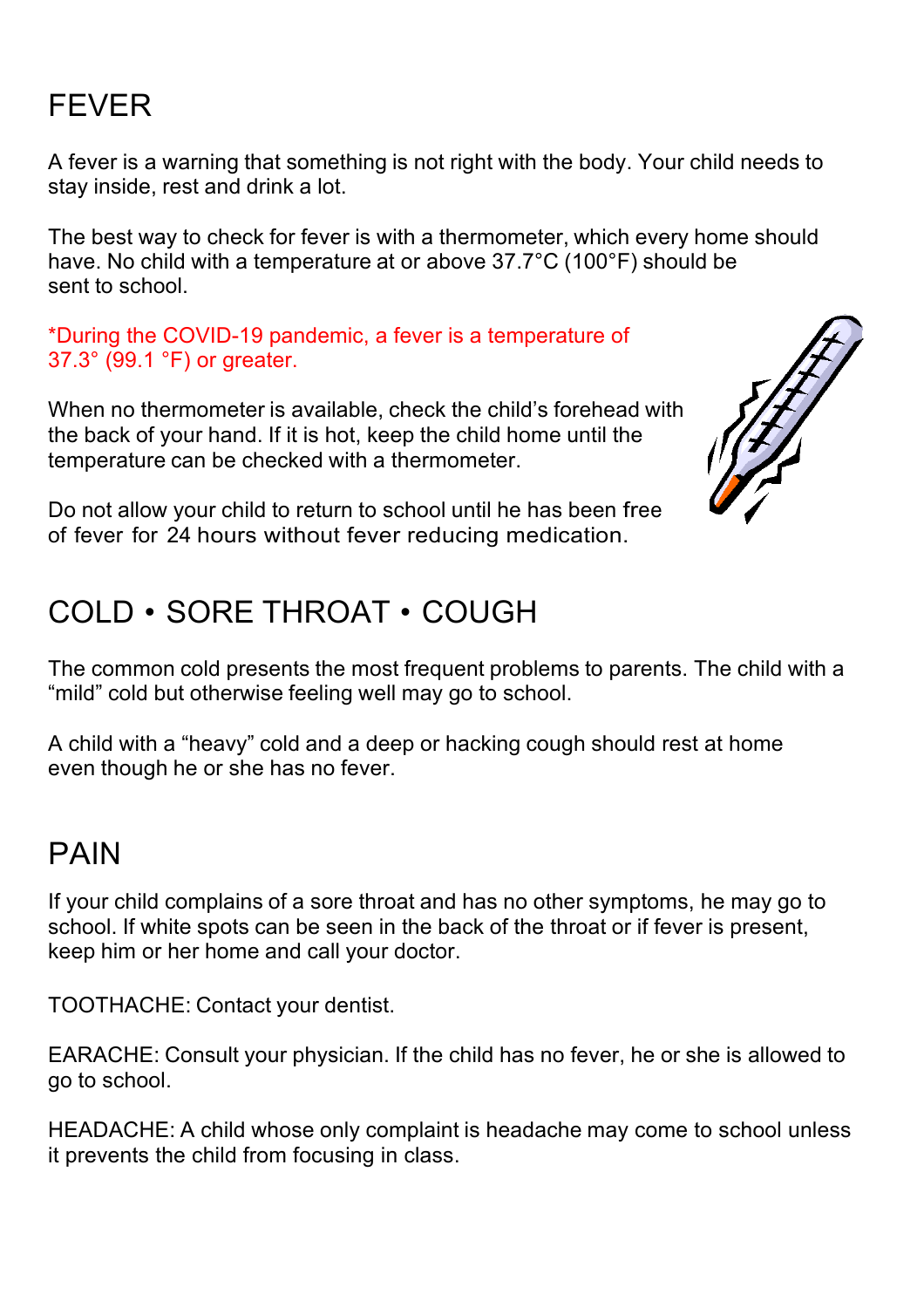# RASH

A rash may be the first sign of one of childhood's many illnesses, such as measles or chicken pox. A rash or "spots" may cover the entire body or may appear in only one area.

Do not send a child with a rash to school until your doctor has said it is safe to do so.

Heat rashes and allergic reactions are not contagious. These children may attend school.

### STOMACHACHE •VOMITING • DIARRHEA



Consult your doctor if your child has stomachache which is persistent or severe enough to limit his activity.

If vomiting occurs from sickness, keep your child home until he can keep his food down for 24 hours.

A child with diarrhea (3 or more watery stools in 24 hours) should be kept home for 24 hours after last watery stool.

Call your doctor if prompt improvement does not occur.

### IMMUNIZATIONS

Has your child been protected against contagious diseases? As a parent, it is your responsibility to keep accurate records of your child's immunizations.

More information about immunizations and immunization schedules can be obtained from the school nurse. Please provide a copy of any new immunizations your child receives for the School Nurse.